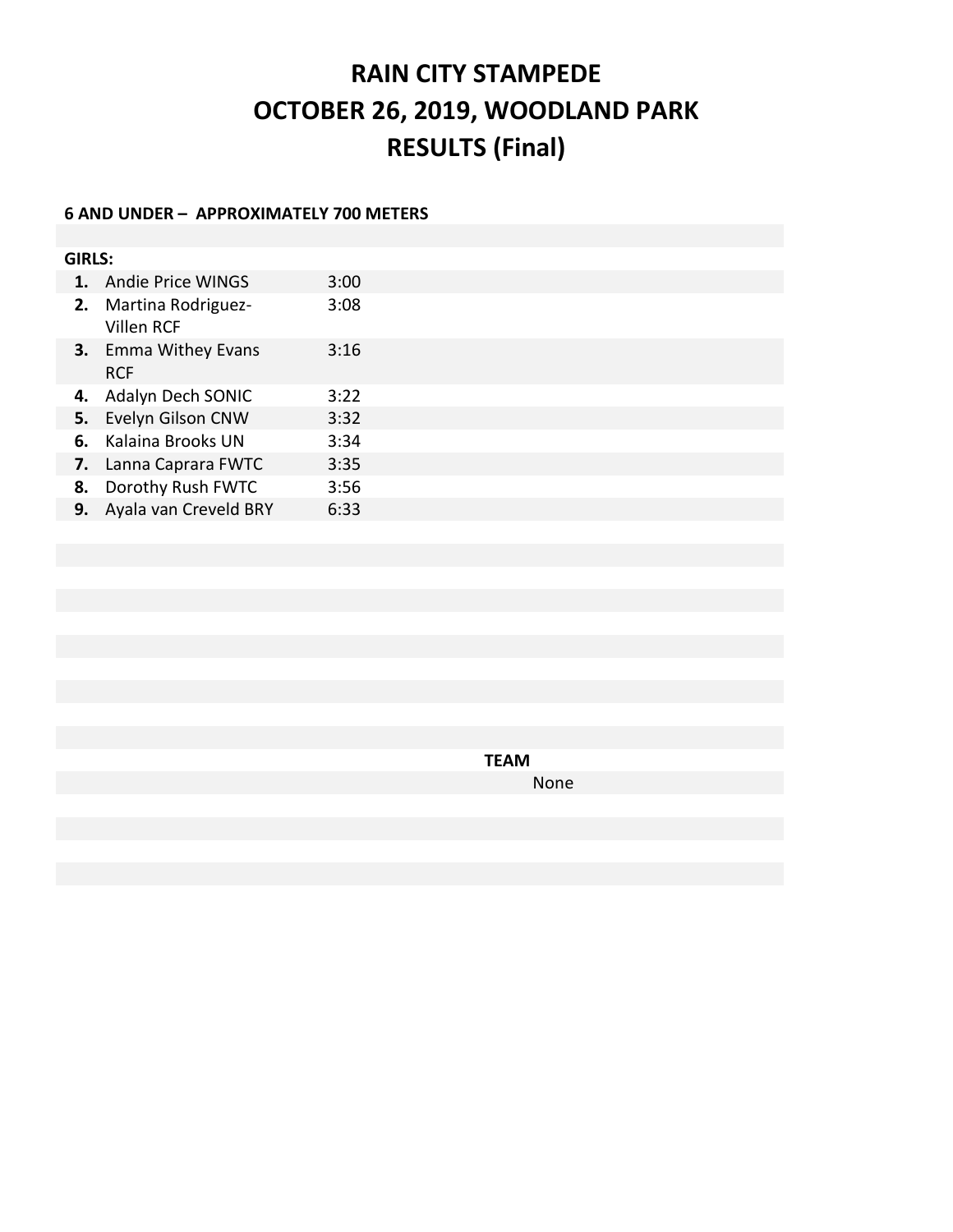# **BOYS:**

| 1.  | <b>Dylan Yeager WINGS</b> | 2:41 |                 |  |
|-----|---------------------------|------|-----------------|--|
| 2.  | Kai Daligcon RCF          | 2:51 | <u>1</u>        |  |
| 3.  | Erik Cooper SCH           | 2:58 | $\overline{2}$  |  |
| 4.  | <b>Brady Newhouse WS</b>  | 2:59 | $\overline{3}$  |  |
| 5.  | Lincoln West RB           | 3:17 |                 |  |
| 6.  | <b>Eshvin Garhwal RCF</b> | 3:19 | <u>4</u>        |  |
| 7.  | <b>Elliott Patjens WS</b> | 3:29 | $\overline{5}$  |  |
| 8.  | James Dumitriu UN         | 3:40 |                 |  |
| 9.  | Renaldo Shoemaker SCH     | 3:42 | $\underline{6}$ |  |
| 10. | Thomas Pessoa UN          | 3:45 |                 |  |
|     | 11. Liam Loomis KING      | 3:47 |                 |  |
| 12. | Theodore (Teddy)          | 3:49 | <u>7</u>        |  |
|     | Jenkins WS                |      |                 |  |
| 13. | <b>Toma Dougherty WS</b>  | 3:51 | <u>8</u>        |  |
| 14. | Mickey Boehmer WS         | 3:57 | $\overline{9}$  |  |
| 15. | Alex Rigby RCF            | 4:01 | 10              |  |
| 16. | Ethan Linenfelser SONIC   | 4:02 |                 |  |
| 17. | Shane DeWet SCH           | 4:05 | <u>11</u>       |  |
| 18. | Aden Chavez SCH           | 4:19 | 12              |  |
| 19. | <b>Finny Garrison BRY</b> | 4:21 |                 |  |
| 20. | Bergen Durkee SCH         | 4:35 | 13              |  |

#### **TEAM**

| West Seattle Road<br><b>Runners WS</b> | $15*$ |
|----------------------------------------|-------|
| 2. Rain City Flyers RCF                | $15*$ |
| . <b>.</b>                             |       |

3. Sun City Harriers SCH 19

\*Place determined by third runner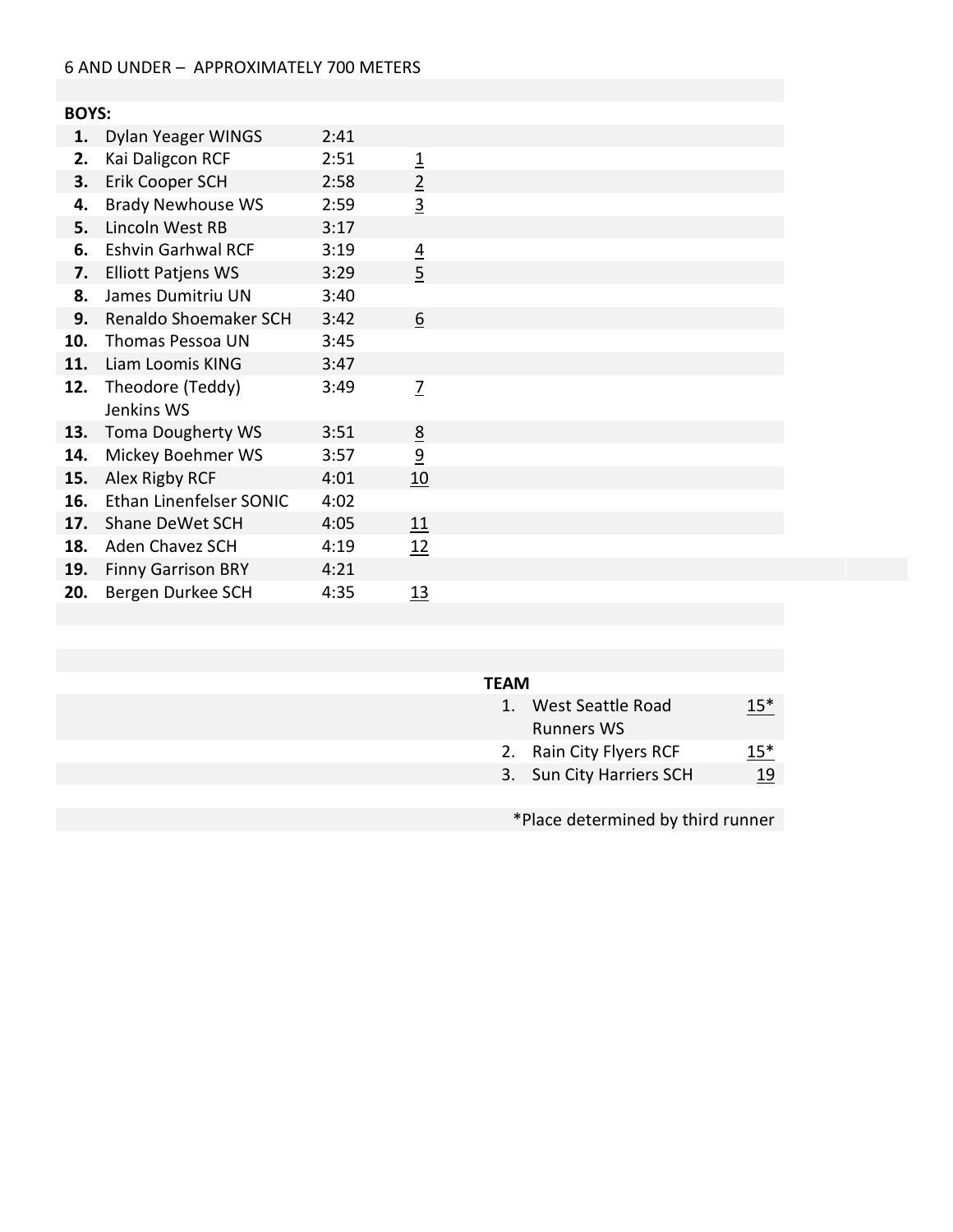#### **GIRLS:**

|     | <b>Record: Corinne Hudders RCF</b> | 8:18 | (2017) |                         |
|-----|------------------------------------|------|--------|-------------------------|
| 1.  | Ella Haber RCF                     |      | 8:44   | <u>1</u>                |
| 2.  | <b>Grace Gilson CNW</b>            |      | 8:44   |                         |
| 3.  | Sadie Durkee SCH                   |      | 9:13   | $\overline{2}$          |
| 4.  | Peyton Washburn WS                 |      | 9:16   | $\overline{\mathbf{3}}$ |
| 5.  | Lailah Foster WS                   |      | 9:23   | $\overline{4}$          |
| 6.  | Emma Lally SCH                     |      | 9:25   | 5                       |
| 7.  | <b>Caitlin Lanese BPS</b>          |      | 9:37   |                         |
| 8.  | <b>Ani McManus RCF</b>             |      | 9:38   | <u>6</u>                |
| 9.  | Elizabeth Rosauer RCF              |      | 9:52   | $\overline{z}$          |
| 10. | Quinn Sitzmann WS                  |      | 9:54   | $\frac{8}{9}$           |
| 11. | <b>Marisol Sitzmann WS</b>         |      | 10:06  |                         |
| 12. | Ava Arnsdorf SU                    |      | 10:08  | 10                      |
| 13. | Aaliyah Silva SCH                  |      | 10:11  | 11                      |
| 14. | Caroline Chung WS                  |      | 10:16  | 12                      |
| 15. | <b>Beau Sitzmann WS</b>            |      | 10:18  | 13                      |
| 16. | Rayanna Dech SONIC                 |      | 10:19  |                         |
| 17. | Liberty Loomis KING                |      | 10:20  |                         |
| 18. | Nia Brown BRY                      |      | 10:28  |                         |
| 19. | <b>Brynn Compton SCH</b>           |      | 10:30  | 14                      |
| 20. | Molly Briggs RB                    |      | 10:33  |                         |
| 21. | <b>Coral Younker SCH</b>           |      | 10:37  | 15                      |
| 22. | Shealyn Compton SCH                |      | 10:45  | 16                      |
| 23. | <b>Charlotte Howell WS</b>         |      | 10:46  | 17                      |
| 24. | Ellie Zehr FWTC                    |      | 10:55  |                         |
| 25. | <b>Eleanor Shilley SONIC</b>       |      | 10.57  |                         |
| 26. | Kiki Punke SU                      |      | 11:03  | <u>18</u>               |
| 27. | Elise Atrosh SU                    |      | 11:10  | <u>19</u>               |
| 28. | Zoe Gregush CS                     |      | 11.23  |                         |
| 29. | Ellyana (Ellie) Thorr WS           |      | 11.26  | 20                      |
| 30. | <b>Audrey Tegart CS</b>            |      | 11.28  |                         |
| 31. | Ora Monton WS                      |      | 11.31  | 21                      |
| 32. | <b>Willow Zanis CNW</b>            |      | 11.33  |                         |
| 33. | Zora Roche RCF                     |      | 11:34  | <u> 22</u>              |
| 34. | Anna Cain WS                       |      | 11:59  | 23                      |
| 35. | Katelyn Miller FWTC                |      | 12:16  |                         |
| 36. | Maleah Cardenas SCH                |      | 12:18  | $\overline{24}$         |
| 37. | <b>Violet Pals-Schulz BRY</b>      |      | 12:32  |                         |
| 38. | Reese Todd WS                      |      | 13:41  | 25                      |
| 39. | Elise Shoemaker SCH                |      | 15:06  | 26                      |

# **TEAM**

| 1. Rain City Flyers RCF  | 14         |
|--------------------------|------------|
| 2. West Seattle Road     | <u> 15</u> |
| <b>Runners WS</b>        |            |
| 3. Sun City Harriers SCH | 18         |

4. Speed Unlimited SU  $\overline{47}$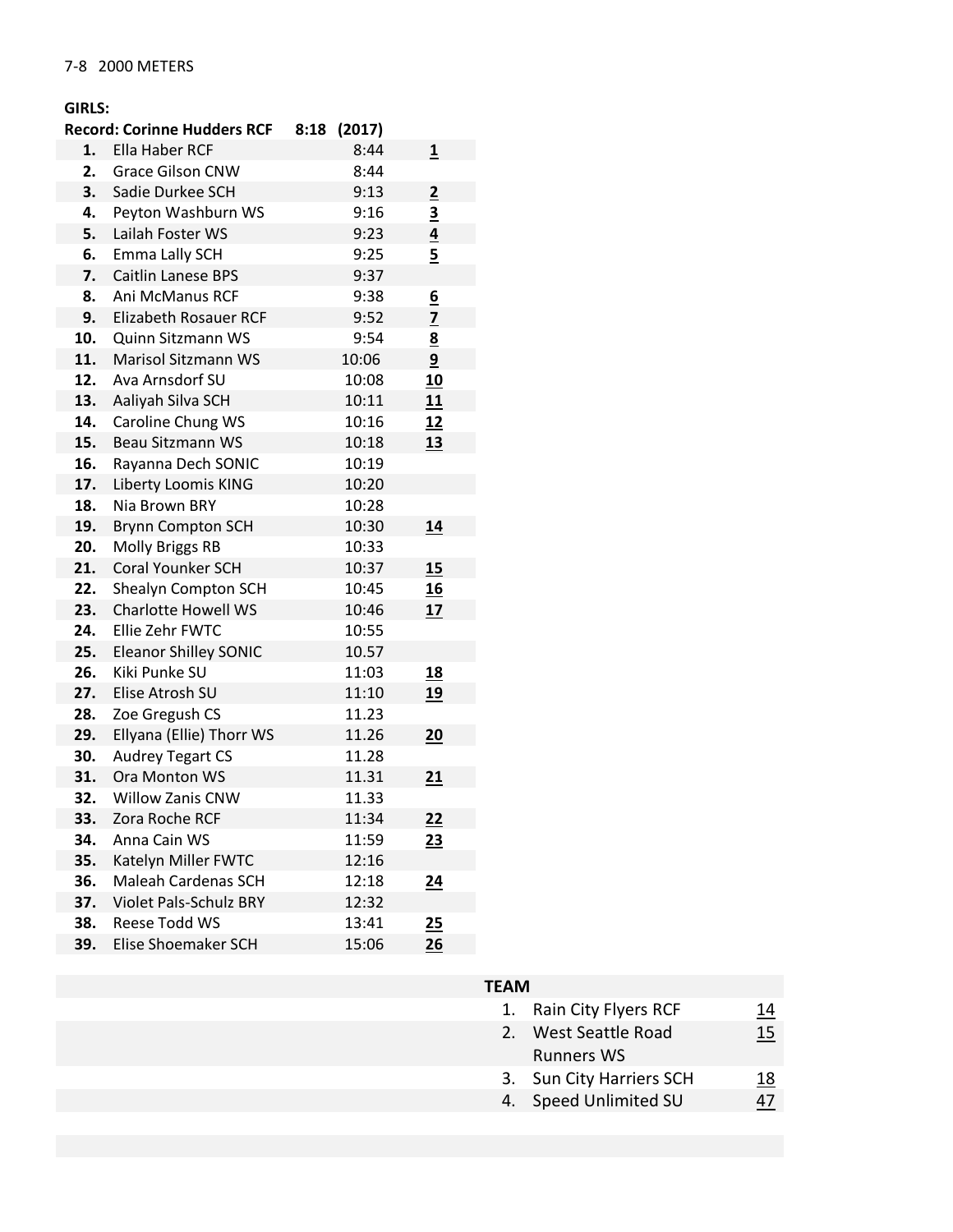#### **BOYS:**

## **Record: Landon Brefczynski BTC 7:57 (2018) and Quentin Lanese BPS**

**34.** Sebastian Rodero WS 10.22 28<br>**35.** Cruz Sheffield CS 10:25 29

**35.** Cruz Sheffield CS 10:25

| 1.  | <b>Quentin Lanese BPS</b>       | 7:57  |                 | 36. | Michael Goldstein RCF       | 10:26     | 30 |
|-----|---------------------------------|-------|-----------------|-----|-----------------------------|-----------|----|
| 2.  | Micah Weber FWTC                | 8:28  | $\overline{1}$  | 37. | Drew Hayden CS              | 10:26     | 31 |
| 3.  | <b>Connor Linenfelser SONIC</b> | 8:36  |                 | 38. | <b>Jack Blank RCF</b>       | 10:27     | 32 |
| 4.  | Nils Stevenson WS               | 8:40  | $\overline{2}$  | 39. | <b>Vincent Thome SCH</b>    | 10:27     | 33 |
| 5.  | Landon West RB                  | 8:44  | $\overline{3}$  | 40. | Nils Mickelson SCH          | 10:28     | 34 |
| 6.  | Errol Strom SCH                 | 8:55  | $\overline{4}$  | 41. | <b>Atticus Houghton WS</b>  | 10:44     | 35 |
| 7.  | Nathan Pessoa CS                | 8:56  | $\overline{5}$  | 42. | Roman Bazakas WS            | 10:44     | 36 |
| 8.  | Max Highland CS                 | 8:58  | $\underline{6}$ | 43. | Rafiki Hamilton WS          | 10:48     | 37 |
| 9.  | Owen Baker BRY                  | 9:00  | $\overline{Z}$  | 44. | <b>Graham Hansen WS</b>     | 10:49     | 38 |
| 10. | <b>Riker Ross WS</b>            | 9:00  | 8               | 45. | Eli Koeppky WS              | 10:49     | 39 |
| 11. | Alister Wallace UN              | 9:15  |                 | 46. | <b>Connor Rigby RCF</b>     | 10:52     | 40 |
| 12. | Keanu Ignacio WS                | 9:22  | 9               | 47. | Mateo Shumays WS            | 10:52     | 41 |
| 13. | Tyler Kao WS                    | 9:24  | 10              | 48. | Kiptin Larios FWTC          | 11:00     | 42 |
| 14. | <b>Mariano Com RCF</b>          | 9:30  | 11              | 49. | Kenny Cummings FWTC         | <b>NT</b> | 43 |
| 15. | Enzo Deniel CS                  | 9:36  | 12              | 50. | <b>Neil Thomas RCF</b>      | <b>NT</b> | 44 |
| 16. | Spencer Broudbent SNO           | 9:36  |                 | 51. | <b>Henry Gutmann RCF</b>    | <b>NT</b> | 45 |
| 17. | Levi Galloway FWTC              | 9:37  | 13              | 52. | Liam Foley SONIC            | <b>NT</b> |    |
| 18. | Henry Schumaeher BPS            | 9:42  |                 | 53. | <b>Bennet Faulkner WS</b>   | <b>NT</b> | 46 |
| 19. | <b>Charlie Kramer FWTC</b>      | 9:44  | 14              | 54. | Liam Pierce RCF             | <b>NT</b> | 47 |
| 20. | Ruben Stambaugh RCF             | 9:47  | 15              | 55. | Eli Biederman RCF           | <b>NT</b> | 48 |
| 21. | Ozzy Fleming WS                 | 9:47  | 16              | 56. | Rithwick Karthikeyan CS     | <b>NT</b> | 49 |
| 22. | Calvin Hiles KING               | 9:48  |                 | 57. | Finn Henderson WS           | <b>NT</b> | 50 |
| 23. | Ethan Wolfe FWTC                | 9:48  | 17              | 58. | Juan Francisco WS           | <b>NT</b> | 51 |
| 24. | <b>Nigel Pierce RCF</b>         | 9.53  | 18              | 59. | <b>Wheeler Garrison BRY</b> | <b>NT</b> | 52 |
| 25. | <b>Marco Martinez CS</b>        | 9:55  | 19              | 60. | Ajdin Turic KING            | <b>NT</b> |    |
| 26. | Jared Mansfield RB              | 9:57  | 20              |     |                             |           |    |
| 27. | Maxton Snyder WS                | 9:59  | 21              |     |                             |           |    |
| 28. | <b>Mason Briggs RB</b>          | 9:59  | 22              |     |                             |           |    |
| 29. | Forest Johnson SCH              | 10:00 | 23              |     |                             |           |    |
| 30. | Will Hessler BRY                | 10:04 | 24              |     |                             |           |    |
| 31. | Liam Karr WS                    | 10:12 | 25              |     |                             |           |    |
| 32. | Ian Faulkner WS                 | 10:13 | 26              |     |                             |           |    |
| 33. | <b>Gunnar Benson WS</b>         | 10.19 | 27              |     |                             |           |    |
| 34. | Sebastian Rodero WS             | 10.22 | 28              |     |                             |           |    |

| $1_{\cdot}$ | <b>West Seattle Road Runners</b><br>WS | 19 |
|-------------|----------------------------------------|----|
| 2.          | Cascade Striders CS                    | 23 |
| 3.          | Federal Way Track Club FWTC            | 28 |
| 4.          | Rain City Flyers RCF                   | 44 |
| 5.          | Rainier Beach Track Club RB            | 45 |
| 6.          | Sun City Harriers SCH                  | 60 |
| 7.          | <b>Bryant Running Club BRY</b>         | 83 |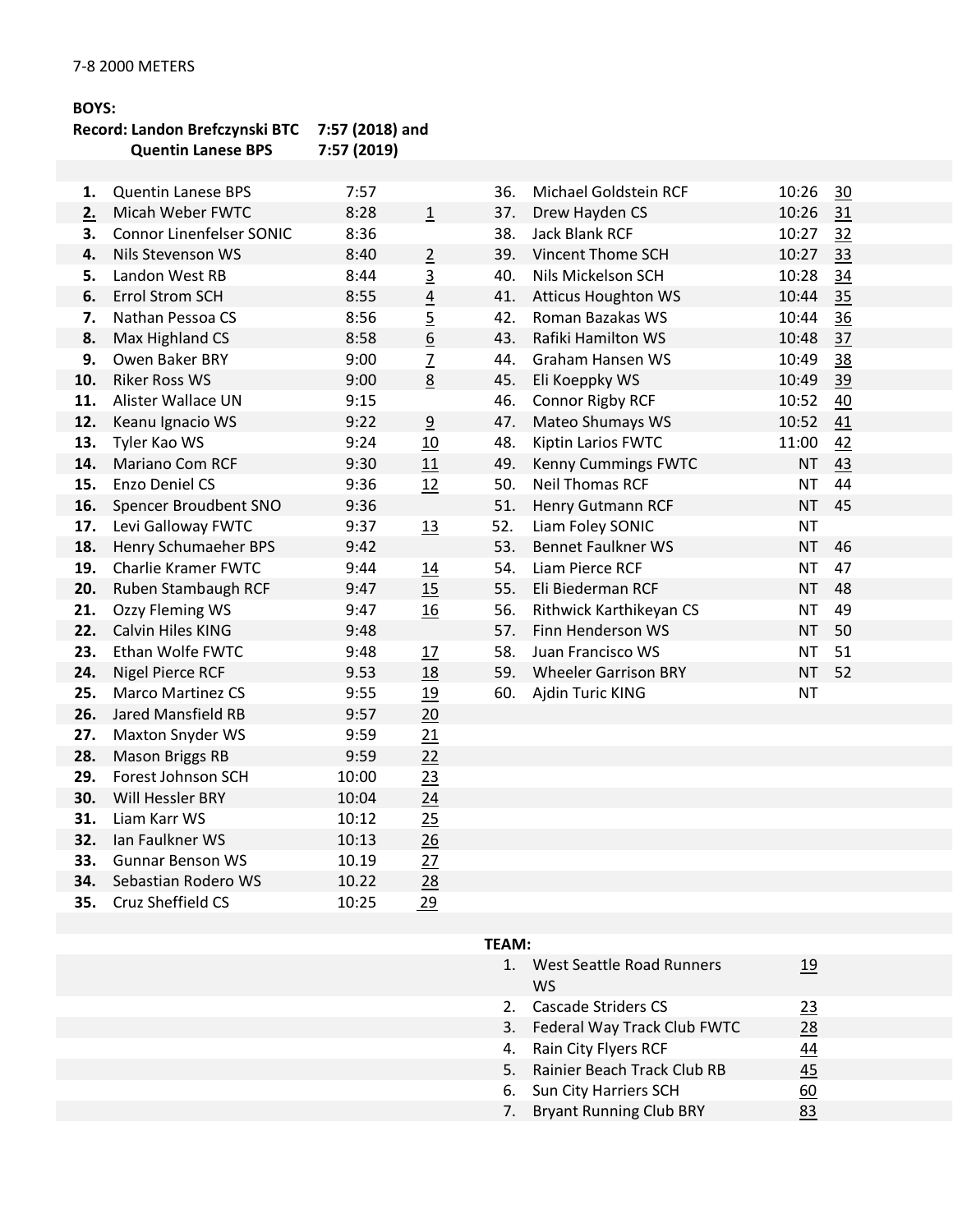## **GIRLS:**

| <b>Record: Abigail Wallace UN</b><br>11:55<br>(2019) |                                |  |       |                  |     |                              |       |           |
|------------------------------------------------------|--------------------------------|--|-------|------------------|-----|------------------------------|-------|-----------|
| 1.                                                   | Abigail Wallace UN             |  | 11:55 |                  | 36. | <b>Tallulah McAuslan RCF</b> | 15:54 | 29        |
| 2.                                                   | <b>Corinne Hudders RCF</b>     |  | 12:05 | $\overline{1}$   | 37. | Leah Archer CS               | 15:55 | 30        |
| 3.                                                   | Jordan Mae Daligcon RCF        |  | 12:51 | $\overline{2}$   | 38. | Gloria Shillito RB           | 16:22 |           |
| 4.                                                   | Paetyn Price WINGS             |  | 13:02 |                  | 39. | <b>Taylor Hong WS</b>        | 16:32 | 31        |
| 5.                                                   | Weijia Wu CS                   |  | 13:07 | $\overline{3}$   | 40. | Evelyn Satwicz WS            | 16:33 | 32        |
| 6.                                                   | Macy Powell WS                 |  | 13:13 | $\overline{4}$   | 41. | Madelyn Thomas WS            | 16:33 | 33        |
| 7.                                                   | <b>McKenzi Berwick SHRC</b>    |  | 13:29 |                  | 42. | <b>Reyzl Press RCF</b>       | 16:47 | 34        |
| 8.                                                   | <b>Avery Fuentes SONIC</b>     |  | 13:30 | $\overline{5}$   | 43. | Helena Mahrt WS              | 16:51 | 35        |
| 9.                                                   | Lincoln Sitzmann WS            |  | 13:34 | $6 \overline{6}$ | 44. | Avery Van Alstyne RCF        | 16:51 | 36        |
| 10.                                                  | Zophie Hopkins SCH             |  | 13:37 |                  | 45. | Lieke Pauzauski RCF          | 16:54 | 37        |
| 11.                                                  | Jasmine Johnson FWTC           |  | 13:38 | $\overline{2}$   | 46. | Phoebe Austin WS             | 17:01 | 38        |
| 12.                                                  | Ciana Johnson RCF              |  | 13:43 | 8                | 47. | Amelia Nunez FWTC            | 17:10 | <u>39</u> |
| 13.                                                  | Greta Dekoker RCF              |  | 13:44 | 9                | 48. | Ryan Frisbie-Smith RCF       | 17:23 | 40        |
| 14.                                                  | Lilly Lendrum Fort RCF         |  | 13:46 | 10               | 49. | <b>Teagan Kramer SONIC</b>   | 17:29 | 41        |
| 15.                                                  | Laurel Batho RCF               |  | 13:53 | 11               | 50. | Kaida Makas CS               | 17:29 | 42        |
| 16.                                                  | Anna Haber RCF                 |  | 13:57 | 12               | 52. | Jessica Schl umpf FWTC       | 17:56 | 43        |
| 17.                                                  | Liliana Frazzini WS            |  | 14:10 | 13               | 53. | <b>Emilia Dougherty WS</b>   | 18:00 | 44        |
| 18.                                                  | <b>Taitum Couch FWTC</b>       |  | 14:16 | 14               | 54. | Gaby Melendez WS             | 18:05 | 45        |
| 19.                                                  | Madeline Chung WS              |  | 14:18 | 15               | 55. | Cora Steffensmeier RCF       | 18:28 | 46        |
| 20.                                                  | Cailin Ross WS                 |  | 14:28 | 16               | 56. | Sienna Jones SU              | 19:03 |           |
| 21.                                                  | Esther Lorenz CS               |  | 14:31 | 17               | 57. | Anna Bayless SONIC           | 19:23 | 47        |
| 22.                                                  | Alex Urquhart RCF              |  | 14:38 | 18               | 58. | Cadence Liwanag SONIC        | 19:41 | <u>48</u> |
| 23.                                                  | <b>Carolina Strom SCH</b>      |  | 14:40 |                  |     |                              |       |           |
| 24.                                                  | <b>Emerson Stewart RCF</b>     |  | 14:41 | 19               |     |                              |       |           |
| 25.                                                  | <b>Isabelle Whitaker SONIC</b> |  | 14:44 | 20               |     |                              |       |           |
| 26.                                                  | Makenzie Foree FWTC            |  | 14:48 | 21               |     |                              |       |           |
| 27.                                                  | Tabatha Westermeyer BTC        |  | 14:51 |                  |     |                              |       |           |
| 28.                                                  | Anastasia Corner RCF           |  | 14:59 | 22               |     |                              |       |           |
| 29.                                                  | Catherine Harju FWTC           |  | 15:01 | 23               |     |                              |       |           |
| 30.                                                  | Lily Rodero WS                 |  | 15:08 | 24               |     |                              |       |           |
| 31.                                                  | <b>Rees Hansen WS</b>          |  | 15:18 | 25               |     |                              |       |           |
| 32.                                                  | <b>Violet Carrel CS</b>        |  | 15:22 | 26               |     |                              |       |           |
| 33.                                                  | River Zanis CNW                |  | 15:32 |                  |     |                              |       |           |
| 34.                                                  | <b>Emily Alexander CS</b>      |  | 15:33 | 27               |     |                              |       |           |

**35.** Sofia Busch RCF 15:49 28

|    | 1. Rain City Flyers RCF        |    |
|----|--------------------------------|----|
|    | 2. West Seattle Road Runners   | 23 |
|    | WS.                            |    |
|    | 3. Federal Way Track Club FWTC | 42 |
| 4. | Cascade Striders CS            | 46 |
|    | 5. Sonic Boom SONIC            |    |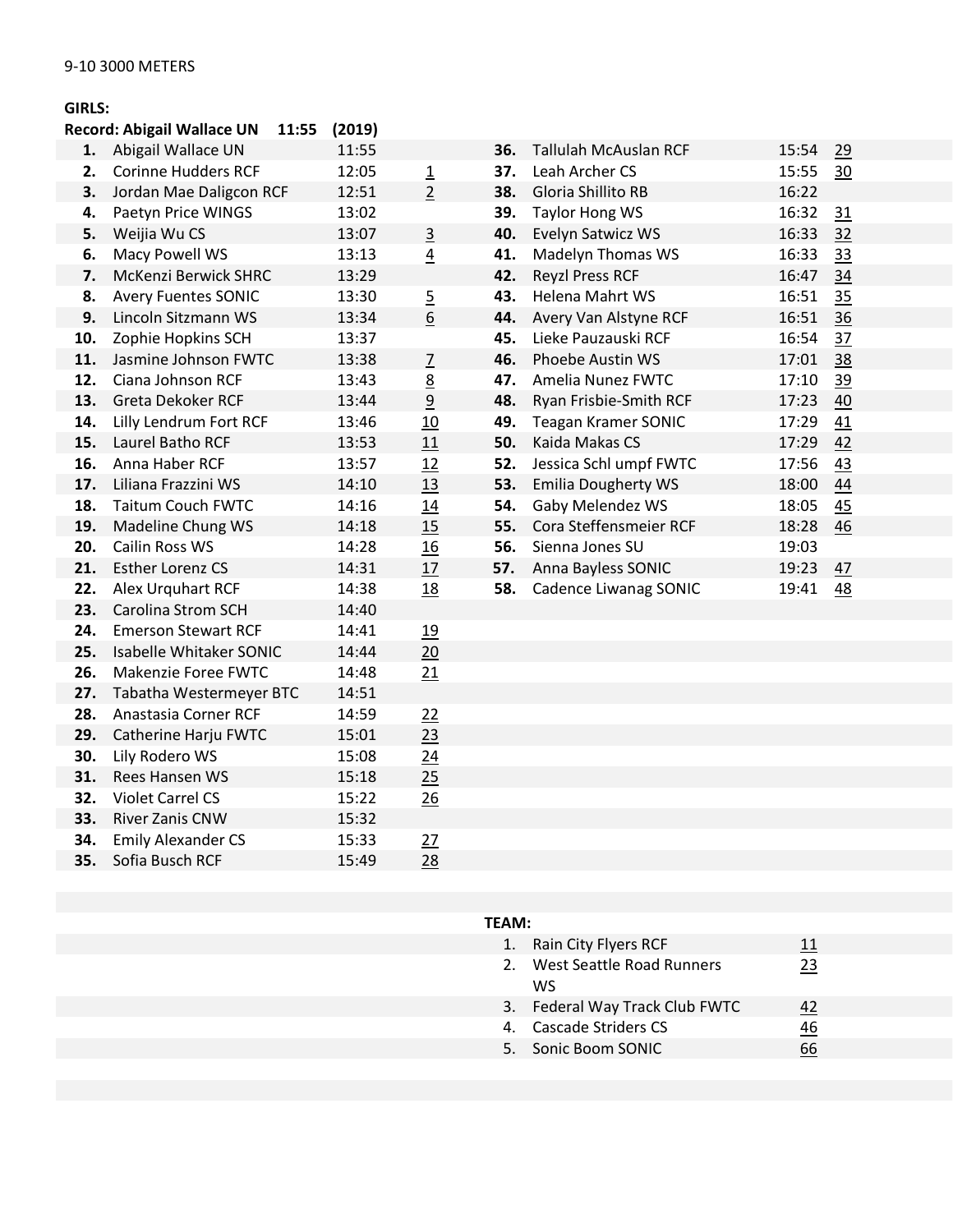## **9-10 3000 METERS**

#### **BOYS:**

## **Record: David Goldstone FWTC 11:23 (2005)**

| 1.  | Henry Herb RCF             | 11:32 | $\overline{1}$   | 41. | Silas Phelps FWTC            | 14:52 | 37               |
|-----|----------------------------|-------|------------------|-----|------------------------------|-------|------------------|
| 2.  | Zach Davis RCF             | 11:52 | $\overline{2}$   | 42. | <b>Mayeul Thomas RCF</b>     | 14:55 | 38               |
| з.  | <b>Brooks Oliver RCF</b>   | 12:03 | $\overline{3}$   | 43. | <b>Alazar Pauls RCF</b>      | 14:56 | 39               |
| 4.  | Landon Brefczynski BTC     | 12:19 |                  | 44. | Zachary Taubman RCF          | 15:15 | 40               |
| 5.  | Jake Herb RCF              | 12:24 | $\overline{4}$   | 45. | Nery Lopez-Tapia FWTC        | 15:18 | 41               |
| 6.  | Sean DeWet SCH             | 12:24 | $\overline{5}$   | 46. | <b>Quinnton Sing FWTC</b>    | 15:20 | 42               |
| 7.  | Benjamin Kauppila RCF      | 12:27 | $\underline{6}$  | 47. | <b>Nico Watters FWTC</b>     | 15:24 | 43               |
| 8.  | Luke Atchley WINGS         | 12:36 |                  | 48. | Will Schumacher BPS          | 15:24 |                  |
| 9.  | Dash Dahlberg CS           | 12:47 | $\overline{1}$   | 49. | Matthew Zhang CS             | 15:29 | 44               |
| 10. | Chase Stanick WS           | 12:56 | $\underline{8}$  | 50. | Ethan Worley SCH             | 15:34 | 45               |
| 11. | Gabe Kolsrud FWTC          | 12:57 | $\overline{9}$   | 51. | <b>Thomas Bearden WINGS</b>  | 15:41 |                  |
| 12. | <b>Janek Gowans RCF</b>    | 13:01 | 10               | 52. | John Durkee SCH              | 15:42 | 46               |
| 13. | Oliver Deyette SCH         | 13:08 | 11               | 53. | Zak Gruben CS                | 15:48 | 47               |
| 14. | <b>Tate Broadbent SNO</b>  | 13:11 |                  | 54. | Jace Bowman SHRC             | 16:06 |                  |
| 15. | <b>Easton Williams SCH</b> | 13:11 | 12               | 55. | Will Moir WS                 | 16:06 | 48               |
| 16. | Case Van Niel RCF          | 13:13 | 13               | 56. | Oscar Kelman CS              | 16:11 | 49               |
| 17. | Jadon Cairus RCF           | 13:14 | 14               | 57. | Roan LaFlamme WS             | 16:12 | 50               |
| 18. | Peyton Eagens SCH          | 13:18 | 15               | 58. | Jasper Lee-Meyers RB         | 16:16 |                  |
| 19. | Nash Campbell RCF          | 13:20 | 16               | 59. | Corbin Bishop WS             | 16:19 | 51               |
| 20. | Tai Shih CS                | 13:29 | 17               | 60. | <b>Bailey Lindstrom FWTC</b> | 16:24 | 52               |
| 21. | Casey Smith-Apperson SCH   | 13:34 | <u>18</u>        | 61. | Alex Hembrow WS              | 16:33 | 53               |
| 22. | Luke Slater SONIC          | 13:48 |                  | 62. | <b>Henry Tegart CS</b>       | 16:39 | 54               |
| 23. | <b>Austin Hight RCF</b>    | 13:53 | 19               | 63. | Kyle Hijirida RCF            | 16:43 | 55               |
| 24. | Jude Papineau WS           | 13:55 | 20               | 64. | Kekoa Mayachar RCF           | 16:59 | 56               |
| 25. | Henry Johnson SCH          | 13:57 | 21               | 65. | <b>Oliver Anderson SCH</b>   | 17:01 | 57               |
| 26. | Nico Bozakas WS            | 13:59 | 22               | 66. | Lucas Troisch-Holland RCF    | 17:08 | 58               |
| 27. | Luke Rojan SCH             | 14:01 | 23               | 67. | Hanissh Kethini SU           | 17:18 | 59               |
| 28. | Adam Rutger SCH            | 14:02 | $\overline{24}$  | 68. | Derry Fullerton-Burke RCF    | 17:19 | 60               |
| 29. | Marcelo Slye WS            | 14:06 | 25               | 69. | Jacksen Kramer FWTC          | 17:20 | 61               |
| 30. | Caleb McAdams RCF          | 14:21 | 26               | 70. | Remy Cowan RCF               | 17:29 | 62               |
| 31. | Finn Bernson RCF           | 14:21 | 27               | 71. | Sawyer Sullivan WS           | 17:30 | 63               |
| 32. | Toby Kelman CS             | 14:24 | 28               | 72. | Henry OClaire WS             | 17:41 |                  |
| 33. | Matty Rudd RCF             | 14:27 | 29               | 73. | <b>Tennessee Cook WS</b>     | 17:55 | 64               |
| 34. | James Baker CS             | 14:29 | $\underline{30}$ |     | 74. Peter Briggs RB          | 18:41 |                  |
| 35. | Quinn Bozakas WS           | 14:35 | 31               | 75. | <b>Preston Liwanag SONIC</b> | 19:44 |                  |
| 36. | <b>Edmund Faulkner WS</b>  | 14:37 | 32               | 76. | Veselin Hrle SCH             | 20:36 | $\underline{65}$ |
| 37. | Willy Du CS                | 14:41 | 33               | 77. | Michael Bruns KING           | 20:52 |                  |
| 38. | William Bigelow RCF        | 14:42 | $\overline{34}$  | 78. | Liam Bedford WS              | 21:22 |                  |
| 39. | Callum Baker RCF           | 14:49 | 35               | 79. | Jocko Dresang WS             | 22:58 |                  |
| 40. | Benjamin Gamez RCF         | 14:51 | 36               |     |                              |       |                  |

| TEAM: |                                 |    |
|-------|---------------------------------|----|
| 1.    | Rain City Flyers RCF            | 6  |
| 2.    | Sun City Harriers               | 28 |
| 3.    | West Seattle Road Runners<br>ws | 50 |
| 4.    | Cascade Striders CS             | 52 |
| 5.    | Federal Way Track Club FWTC     |    |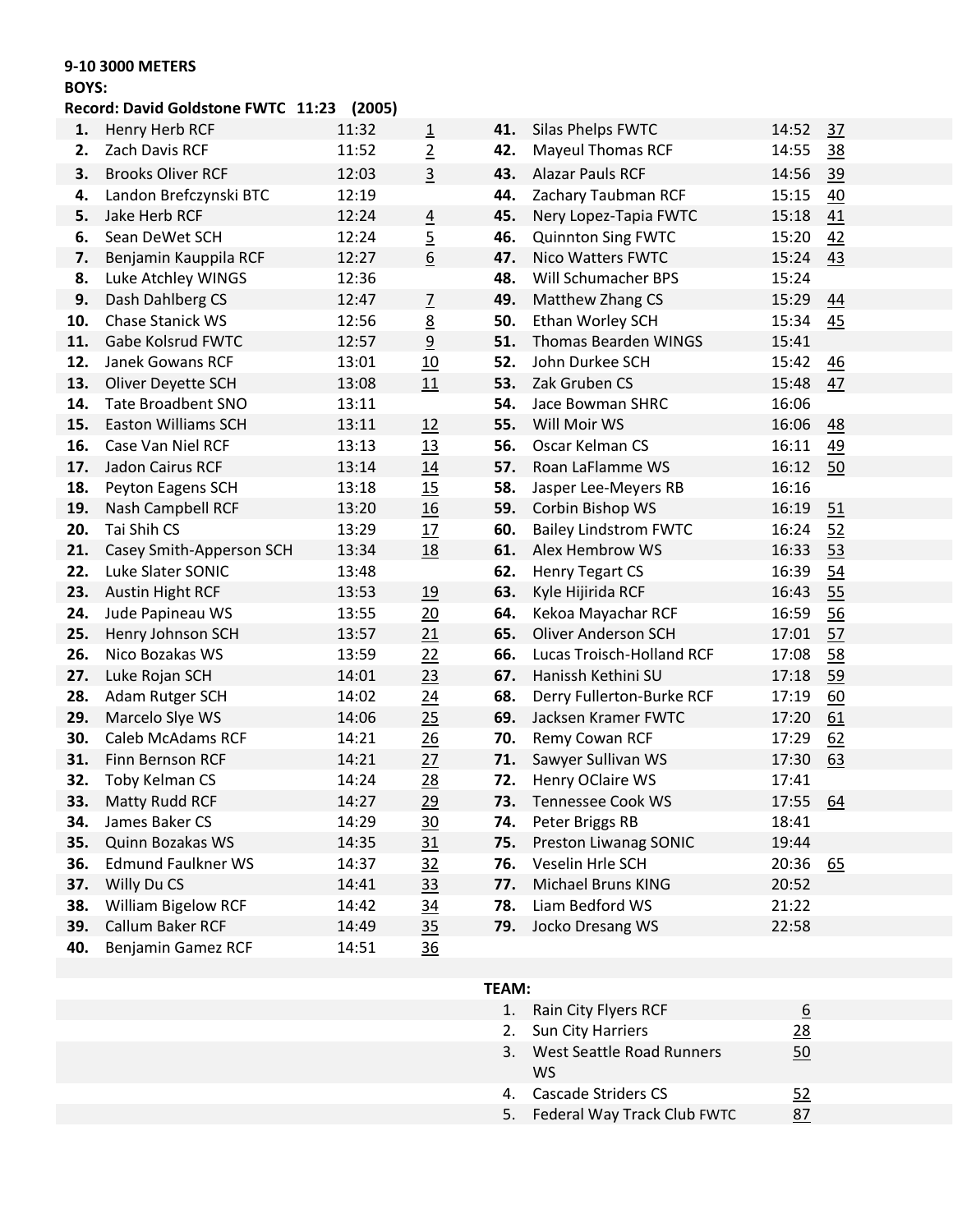#### **11 – 12 3000 METERS**

## **GIRLS:**

|     | <b>Record: Sophie Cantine SU</b> | 11:06 (2011) |                          |     |                           |       |                |
|-----|----------------------------------|--------------|--------------------------|-----|---------------------------|-------|----------------|
| 1.  | <b>Taylor Sletner UN</b>         | 12:18        |                          | 36. | <b>Greta Leonard FWTC</b> | 14:54 | 32             |
| 2.  | Sarah Lindquist RCF              | 12:25        | $\underline{\mathbf{1}}$ | 37. | Alice Rush FWTC           | 14:54 | <u>33</u>      |
| 3.  | <b>Tegan Rain RCF</b>            | 12:26        | $\overline{2}$           | 38. | Selene Dalinis UN         | 14:56 |                |
| 4.  | Elle Papineau WS                 | 12:40        | 3                        | 39. | Lucy Stewart RB           | 15:06 |                |
| 5.  | Vala Borgelt SONIC               | 12:41        | $\underline{4}$          | 40. | Annika Weedon SONIC       | 15:19 | 34             |
| 6.  | <b>MesafintEnglert FWTC</b>      | 12:51        | $\overline{5}$           | 41. | <b>Talia Trupin RCF</b>   | 15:40 | 35             |
| 7.  | <b>Tegan Holme FWTC</b>          | 12:59        | $\underline{6}$          | 42. | <b>Sydney Davis SONIC</b> | 15:51 | 36             |
| 8.  | Sophia Bazzi RCF                 | 13:00        | $\overline{1}$           | 43. | Maya Surratt WS           | 16:21 | <u>37</u>      |
| 9.  | Lucy Minning WS                  | 13:02        | 8                        | 44. | Hannah Kruegr SCH         | 16:23 | $\frac{38}{5}$ |
| 10. | Anna Lendrum Fort RCF            | 13:02        | 9                        | 45. | Maddie Field RCF          | 16:30 | <u>39</u>      |
| 11. | <b>Netra Anand CS</b>            | 13:05        | 10                       | 46. | Amy Patterson CS          | 16:30 | 40             |
| 12. | Serafina Shin-von                | 13:07        | 11                       | 47. | Kailyn Larios FWTC        | 16:41 | 41             |
|     | Nordenflycht RCF                 |              |                          |     |                           |       |                |
| 13. | <b>Joy Lally SCH</b>             | 13:11        | 12                       | 48. | Charli Emery FWTC         | 16:42 | 42             |
| 14. | Mio Masunaga CNW                 | 13:11        | 13                       | 49. | Maya Goldwire CNW         | 17:03 | <u>43</u>      |
| 15. | <b>Elsa Minning WS</b>           | 13:17        | 14                       | 50. | Taya Debock SONIC         | 17:18 | 44             |
| 16. | Lorelei Geldien IG               | 13.18        |                          | 51. | Julia Darringer RCF       | 17:19 | 45             |
| 17. | Savannah Elger WS                | 13:24        | 15                       | 52. | Daphne Houghton WS        | 18:44 | 46             |
| 18. | Katherine Mickelson SCH          | 13:29        | 16                       | 53. | Sophia Whitaker SONIC     | 18:58 | 47             |
| 19. | Kimberly Zhao CS                 | 13:31        | 17                       |     |                           |       |                |
| 20. | Naomi Lorenz CS                  | 13:31        | 18                       |     |                           |       |                |
| 21. | Addison Washburn WS              | 13:32        | 19                       |     |                           |       |                |
| 22. | Dalia Kinhan RCF                 | 13:34        | 20                       |     |                           |       |                |
| 23. | Elena Latterell WS               | 14:01        | 21                       |     |                           |       |                |
| 24. | Shayna Eichelberger SCH          | 14:04        | 22                       |     |                           |       |                |
| 25. | Anna Kwok RCF                    | 14:05        | 23                       |     |                           |       |                |
| 26. | Sonya Carter RCF                 | 14:09        | 24                       |     |                           |       |                |
| 27. | <b>Ida Browler RCF</b>           | 14:17        | 25                       |     |                           |       |                |
| 28. | Mackenzie Walker RCF             | 14:24        | 26                       |     |                           |       |                |
| 29. | Abi Harding SHRC                 | 14:25        |                          |     |                           |       |                |
| 30. | Avery Goldwire CNW               | 14:30        | 27                       |     |                           |       |                |
| 31. | Aiko Hirose WS                   | 14:32        | 28                       |     |                           |       |                |
| 32. | Mylie Seeger FWTC                | 14:33        | 29                       |     |                           |       |                |
| 33. | Elise Young CS                   | 14:38        | 30                       |     |                           |       |                |
| 34. | Rosa Van Niel RCF                | 14:47        | 31                       |     |                           |       |                |
| 35. | Laurel Calhoun UN                | 14:54        |                          |     |                           |       |                |

| 1. Rain City Flyers RCF         | 10 |  |
|---------------------------------|----|--|
| 2. West Seattle Road Runners WS | 25 |  |
| 3. Federal Way Track Club FWTC  | 40 |  |
| 4. Cascade Striders CS          | 45 |  |
| 5. Sun City Harriers SCH        | 50 |  |
| 6. Sonic Boom SONIC             | 74 |  |
| 7. Club Northwest CNW           | 83 |  |
|                                 |    |  |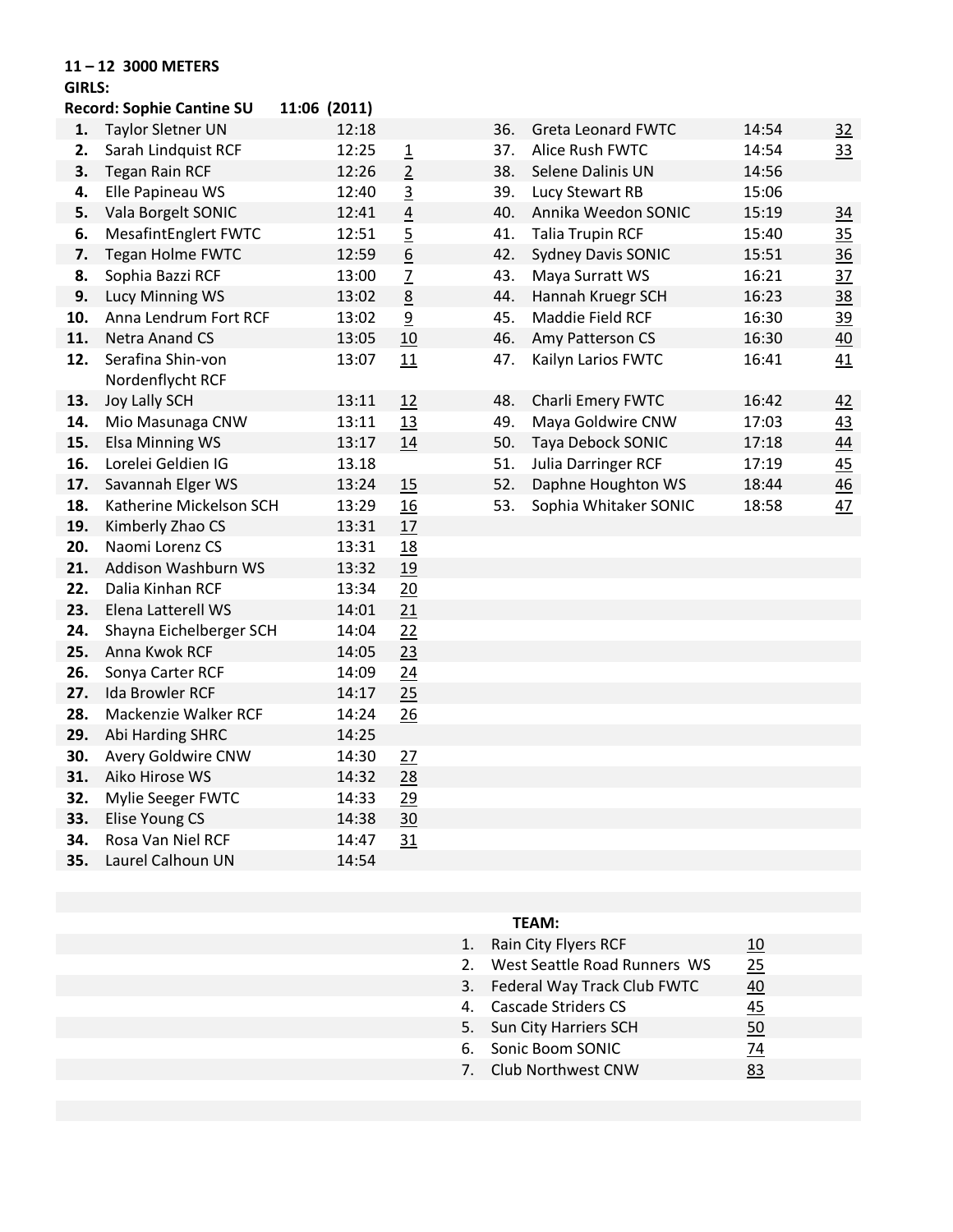#### **11 – 12 3000 METERS**

#### **BOYS:**

## **Record: Jack Pearce RCF 10:49 (2006 & 2007)**

| 1.  | Kian Compton SCH             | 11:11 | $\overline{1}$   | 44. | <b>Connor Withey Evans RCF</b> | 13:39 | <u>39</u>        |
|-----|------------------------------|-------|------------------|-----|--------------------------------|-------|------------------|
| 2.  | Vince Recupero RCF           | 11:18 | $\overline{2}$   | 45. | Joshua Whitney SCH             | 13:39 | 40               |
| 3.  | Quinten Brooks SU            | 11:22 | $\overline{3}$   | 46. | Leo Stein RCF                  | 13:39 | 41               |
| 4.  | Hudson Wallace UN            | 11:23 |                  | 47. | Dylan Zehr FWTC                | 13:42 | <u>42</u>        |
| 5.  | Drew Kolenski RCF            | 11:29 | $\overline{4}$   | 48. | Nick Wittman RCF               | 13:44 | 43               |
| 6.  | Connor Rickey CS             | 11:31 | $\overline{5}$   | 49. | Chandler Wolfe FWTC            | 13:47 | 44               |
| 7.  | <b>Ethan Urquhart RCF</b>    | 11:35 | $\underline{6}$  | 50. | <b>Chance Mason WS</b>         | 13:55 | 45               |
| 8.  | <b>Ashton Berwick SHRC</b>   | 11:40 | $\overline{L}$   | 51. | Luke Cardenas SCH              | 13:59 | 46               |
| 9.  | Zach McNaul RCF              | 11:48 | $\underline{8}$  | 52. | Calvin Forsberg CS             | 14:02 | 47               |
| 10. | <b>Charlie McManus RCF</b>   | 11:50 | $\overline{9}$   | 53. | Jonah Parda-Jay RCF            | 14:05 | 48               |
| 11. | Cole Mills CS                | 11:59 | 10               | 54. | Samarth Marentson CS           | 14:05 | 49               |
| 12. | Jacen Reyes SCH              | 12:02 | 11               | 55. | Ryan Galloway FWTC             | 14:09 | 50               |
| 13. | <b>Huston Campbell RCF</b>   | 12:03 | 12               | 56. | Hawker Nostrom FWTC            | 14:10 | 51               |
| 14. | Jaxon Sheffield CS           | 12:05 | <u>13</u>        | 57. | Finnegan Cook WS               | 14:12 | 52               |
| 15. | <b>Riley Magill RCF</b>      | 12:05 | 14               | 58. | Jet Swart WS                   | 14:18 | 53               |
| 16. | <b>Gilbert Forrester RCF</b> | 12:07 | 15               | 59. | Will Rushton SHRC              | 14:20 | $\underline{54}$ |
| 17. | Davis Kelsey CS              | 12:08 | 16               | 60. | <b>Brent Johnson SCH</b>       | 14:21 | 55               |
| 18. | William Leonard CS           | 12:13 | 17               | 61. | <b>Graeme Maclean CS</b>       | 14:34 | 56               |
| 19. | Max Billett RCF              | 12:20 | <u>18</u>        | 62. | Philip Goke SONIC              | 14:38 | 57               |
| 20. | Colton Worley SCH            | 12:23 | 19               | 63. | Rei Barnett CS                 | 14:39 | 58               |
| 21. | <b>Caden Armes RCF</b>       | 12:37 | $\underline{20}$ | 64. | Gage Doyle FWTC                | 14:50 | 59               |
| 22. | Ronan Barringer FWTC         | 12:37 | 21               | 65. | Jack Diller RCF                | 14:53 | 60               |
| 23. | Rodrigo Montano CS           | 12:40 | 22               | 66. | Joseph Rush FWTC               | 15:00 | 61               |
| 24. | Kingston Shilito RB          | 12:45 |                  | 67. | Polk Barker RCF                | 15:15 | 62               |
| 25. | Jack Punte SU                | 12:48 | 23               | 68. | Andrew Shan RCF                | 15:20 | 63               |
| 26. | <b>Tamir Stern CS</b>        | 12:51 | 24               | 69. | Brayden Forcum WS              | 15:20 | 64               |
| 27. | Dawson Berwick SHRC          | 12:54 | 25               | 70. | <b>Gavin Maclean CS</b>        | 15:28 | 65               |
| 28. | Richard Yu RCF               | 12:59 | 26               | 71. | Sam Grannis RCF                | 15:37 | 66               |
| 29. | Jude Dooley FWTC             | 13:01 | 27               | 72. | Srivis Kandukuri CS            | 15:40 | 67               |
| 30. | Charlie Voldman SU           | 13:02 | 28               | 73. | Griffin Spottswood CS          | 15:49 | 68               |
| 31. | Aaron Balto RCF              | 13:05 | 29               | 74. | Raghav Rahganathan CS          | 16:29 | 69               |
| 32. | William Frederick WS         | 13:05 | 30               | 75. | Jonathan Xie SU                | 16:45 | 70               |
| 33. | Evan Jakubek RCF             | 13:13 | 31               | 76. | Aidan Busby WS                 | 16:49 | 71               |
| 34. | Cole Shilley SONIC           | 13:16 | 32               | 77. | Robbie Morris CS               | 16:53 | $\overline{22}$  |
| 35. | Cash Nowiki WS               | 13:21 | 33               | 78. | <b>Oliver Cain RCF</b>         | 17:04 | $\overline{23}$  |
| 36. | <b>Tucker Turner SNO</b>     | 13:22 |                  | 79. | <b>Gregory LaBonte RCF</b>     | 17:07 | $\frac{74}{75}$  |
| 37. | CJ Loomis KING               | 13:23 |                  | 80. | Owen Bartkiw RCF               | 17:18 |                  |
| 38. | Oscar Zimmerman RCF          | 13:25 | 34               | 81. | Evan Leonard FWTC              | 18:05 | <u>76</u>        |
| 39. | Andrew Mailenburg UN         | 13:26 |                  | 82. | Jack Hembrow WS                | 18:33 | $\overline{27}$  |
| 40. | Syth Strasser SONIC          | 13:28 | 35               | 83. | <b>Elouan Thomas RCF</b>       | 18:57 | <u>78</u>        |
| 41. | Finn Gilbert WS              | 13:31 | 36               | 84. | <b>Manuel Martinez CS</b>      | 24:57 | 79               |
| 42. | Milo Campbell RCF            | 13:32 | 37               |     |                                |       |                  |
| 43. | Will Jackson RCF             | 13:37 | <u>38</u>        |     |                                |       |                  |
|     |                              |       |                  |     | TEAM:                          |       |                  |

| 1. Rain City Flyers RCF         | <u>12</u> |  |
|---------------------------------|-----------|--|
| 2. Cascade Striders CS          | 28        |  |
| 3. Sun City Harriers SCH        | 31        |  |
| 4. Speed Unlimited SU           | 54        |  |
| 5. South Hill Running Club SHRC | 86        |  |
| 6. Federal Way Track Club FWTC  | <u>90</u> |  |
| 7. West Seattle Road Runners WS | 99        |  |
| 8. Sonic Boom SONIC             | 124       |  |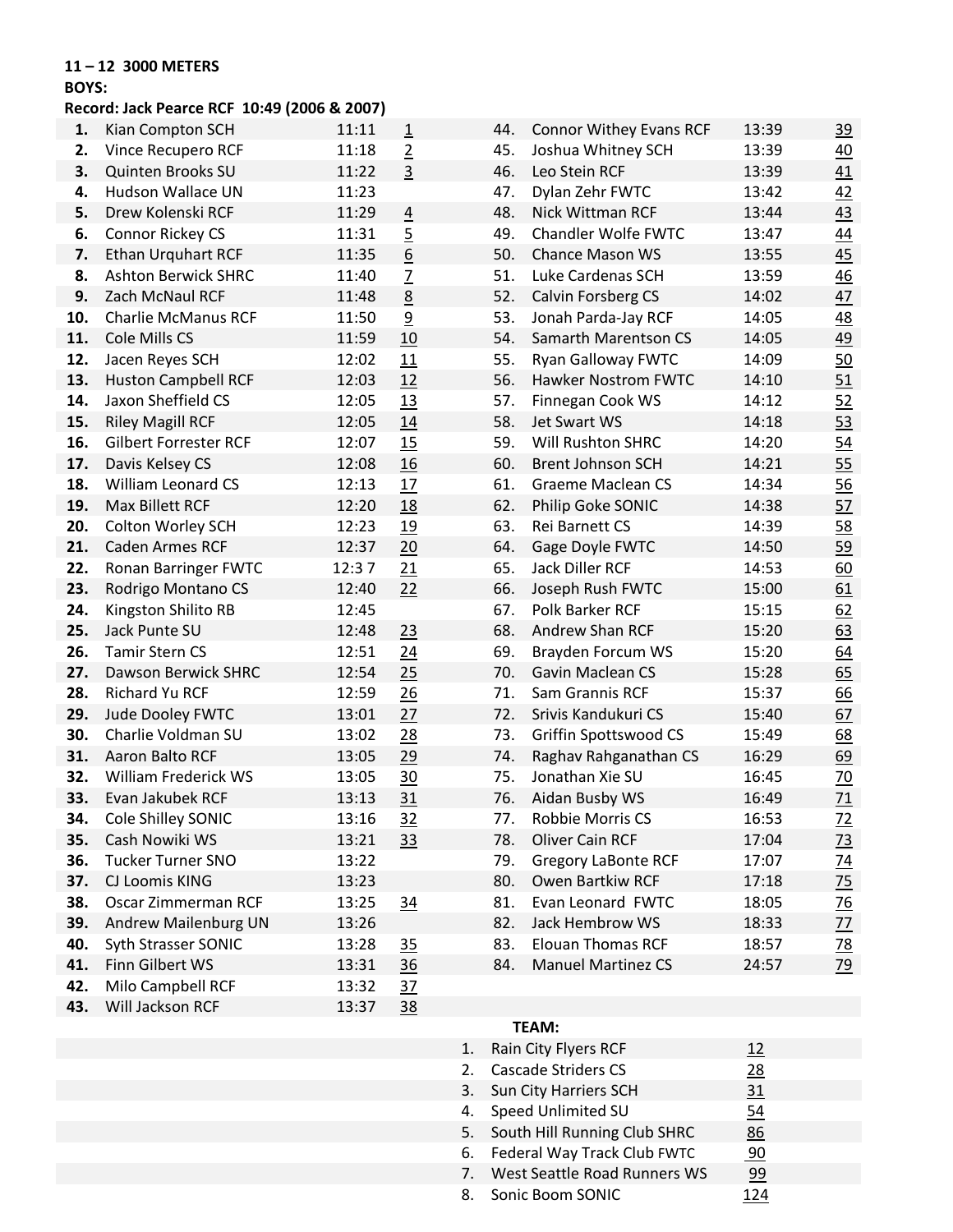| <b>GIRLS:</b> | 13-14 4000 METERS                   |              |                 |  |
|---------------|-------------------------------------|--------------|-----------------|--|
|               | <b>Record: Amy-Eloise Neale STC</b> | 14:48 (2008) |                 |  |
| 1.            | Olive Clark SCH                     | 15:05        |                 |  |
| 2.            | Ava Borsheim FWTC                   | 15:14        |                 |  |
| 3.            | Ella Budden SU                      | 15:14        |                 |  |
|               |                                     |              |                 |  |
| 4.            | Hailey Wallace UN                   | 16:41        |                 |  |
| 5.            | Julia Couch FWTC                    | 16:47        |                 |  |
| 6.            | <b>Claire Swihart RCF</b>           | 17:11        | $\overline{1}$  |  |
| 7.            | Sophia Litton WS                    | 17:12        | $\overline{2}$  |  |
| 8.            | Zaya Smith UN                       | 17:26        |                 |  |
| 9.            | <b>Kate Fox RCF</b>                 | 17:40        | $\overline{3}$  |  |
| 10.           | Kira Bringemeier CS                 | 17:50        | $\overline{4}$  |  |
| 11.           | Alivia Hernandez UN                 | 17:51        |                 |  |
| 12.           | Emma Boyce RCF                      | 17:55        | $\overline{5}$  |  |
| 13.           | Hannah Lorenz CS                    | 17:56        | $\underline{6}$ |  |
| 14.           | Brooklyn Welch RCF                  | 18:23        | $\overline{1}$  |  |
| 15.           | Samantha Sherick WS                 | 18.26        | $\underline{8}$ |  |
| 16.           | Mia Mayachar RCF                    | 18:27        | $\overline{9}$  |  |
| 17.           | Sierra Mason WS                     | 18:28        | 10              |  |
| 18.           | Sophie Hollinger SU                 | 18:31        |                 |  |
| 19.           | Kenzie Beck SCH                     | 20:38        |                 |  |
| 20.           | Sarah Kameda RCF                    | 20:50        | 11              |  |
| 21.           | Raina Briggs RB                     | 21:04        |                 |  |
| 22.           | Claire Miyoshi RCF                  | 21.56        | 12              |  |
| 23.           | Allison Eichenberger CS             | 22:04        | <u>13</u>       |  |
| 24.           | Stella Klem WS                      | 22:27        | 14              |  |
| 25.           | Ruby Kerwin WS                      | 23:15        | 15              |  |
| 26.           | Nicole Mihaylora CS                 | 25:10        | 16              |  |

| 1. Rain City Flyers RCF      |    |
|------------------------------|----|
| 2. West Seattle Road Runners | 20 |
| WS.                          |    |
| 3. Cascade Striders CS       |    |
|                              |    |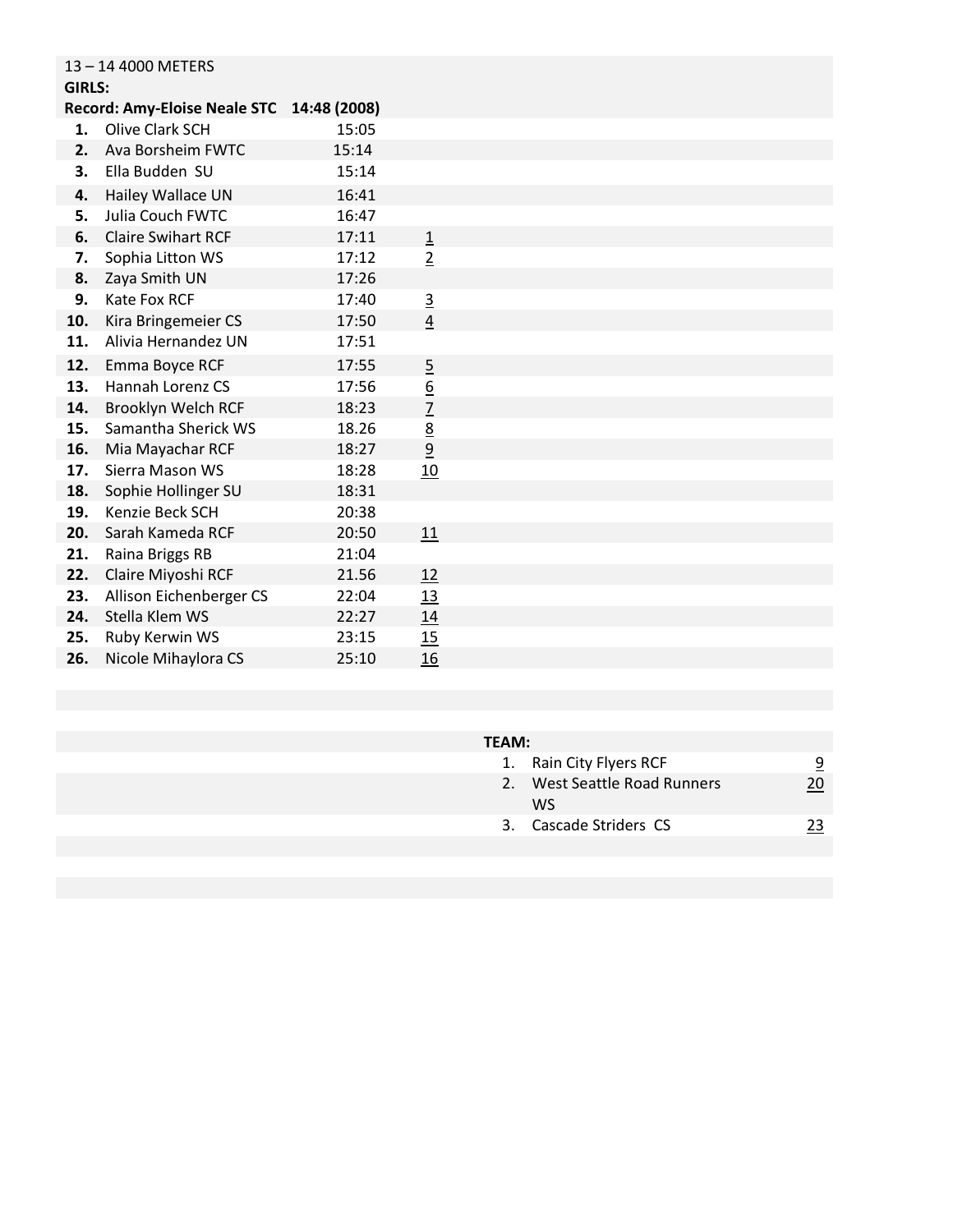## **13-14 4000 METERS**

## **BOYS:**

|     | <b>Record: Drew Oliver RCF</b> | 13:41 | (2018 & 2019)) |                         |
|-----|--------------------------------|-------|----------------|-------------------------|
| 1.  | Drew Oliver RCF                |       | 13:41          | $\overline{\mathbf{1}}$ |
| 2.  | Will Sandnes RCF               |       | 14.11          | $\overline{2}$          |
| 3.  | Andres Dunne-Loper RCF         |       | 14.28          | $\overline{3}$          |
| 4.  | <b>Brennan Rickey CS</b>       |       | 14:43          | $\frac{4}{5}$           |
| 5.  | Sam Schubert RCF               |       | 14:53          |                         |
| 6.  | Hudson Atrosh SU               |       | 15:01          |                         |
| 7.  | Joachim Jakuc CS               |       | 15:13          | $6 \overline{6}$        |
| 8.  | Charley Naught SCH             |       | 15:33          | $\overline{1}$          |
| 9.  | Zack Wilkins CS                |       | 15:50          | 8                       |
| 10. | Toren Christensen CS           |       | 16:00          | $\overline{9}$          |
| 11. | Duncan Frisbie-Smith RCF       |       | 16:09          | 10                      |
| 12. | <b>Brennan Bowman SHRC</b>     |       | 16:23          |                         |
| 13. | <b>Aaron Beltran FWTC</b>      |       | 16:44          |                         |
| 14. | <b>Dexter Stevens RCF</b>      |       | 16:47          | 11                      |
| 15. | Owen Schneider RCF             |       | 16:55          | 12                      |
| 16. | <b>Gabe Cardenas SCH</b>       |       | 16:57          | 13                      |
| 17. | <b>Jack Bigelow RCF</b>        |       | 17.02          | 14                      |
| 18. | Elijah Kruegr SCH              |       | 17.02          | 15                      |
| 19. | <b>Isaak Friis-Alfors WS</b>   |       | 17:07          |                         |
| 20. | Jasper Cabanier RCF            |       | 17:19          | 16                      |
| 21. | <b>Cameron Trichel SU</b>      |       | 17:23          |                         |
| 22. | Joe Flora RCF                  |       | 17:29          | 17                      |
| 23. | <b>Thomas Stacey RCF</b>       |       | 17:31          | 18                      |
| 24. | Nathan Hudders RCF             |       | 17:37          | 19                      |
| 25. | <b>Yusuf Moazzam CS</b>        |       | 17:44          | 20                      |
| 26. | <b>Col Snelling RCF</b>        |       | 18:10          | 21                      |
| 27. | Aiden Cardona-Rudd CS          |       | 18:14          | 22                      |
| 28. | Tyler Hijirida RCF             |       | 18:57          | 23                      |
| 29. | Kirby Wipplinger RCF           |       | 19:08          | 24                      |
| 30. | Avery Strom SCH                |       | 20:15          | 25                      |
| 31. | <b>Simeon McAdams RCF</b>      |       | 20:31          | 26                      |
| 32. | Owen Hill WS                   |       | 20:38          | 27                      |
| 33. | Orion Koosmann FWTC            |       | 21:09          |                         |
| 34. | <b>Carter Garrison RCF</b>     |       | 22:19          | <u> 28</u>              |
| 35. | <b>Antoine Artigalas RCF</b>   |       | 22:43          | 29                      |
| 36. | Mihir Nair CS                  |       | <b>NT</b>      | $\frac{30}{2}$          |
| 37. | Finnegan Liddell WS            |       | NT             | 31                      |
| 38. | Jason Mount WS                 |       | NT             | <u>32</u>               |

|    | 1. Rain City Flyers RCF   |            |
|----|---------------------------|------------|
|    | 2. Cascade Striders CS    | <u> 18</u> |
|    | 3. Sun City Harriers SCH  | <u>35</u>  |
| 4. | West Seattle Road Runners | 90         |
|    | ws                        |            |